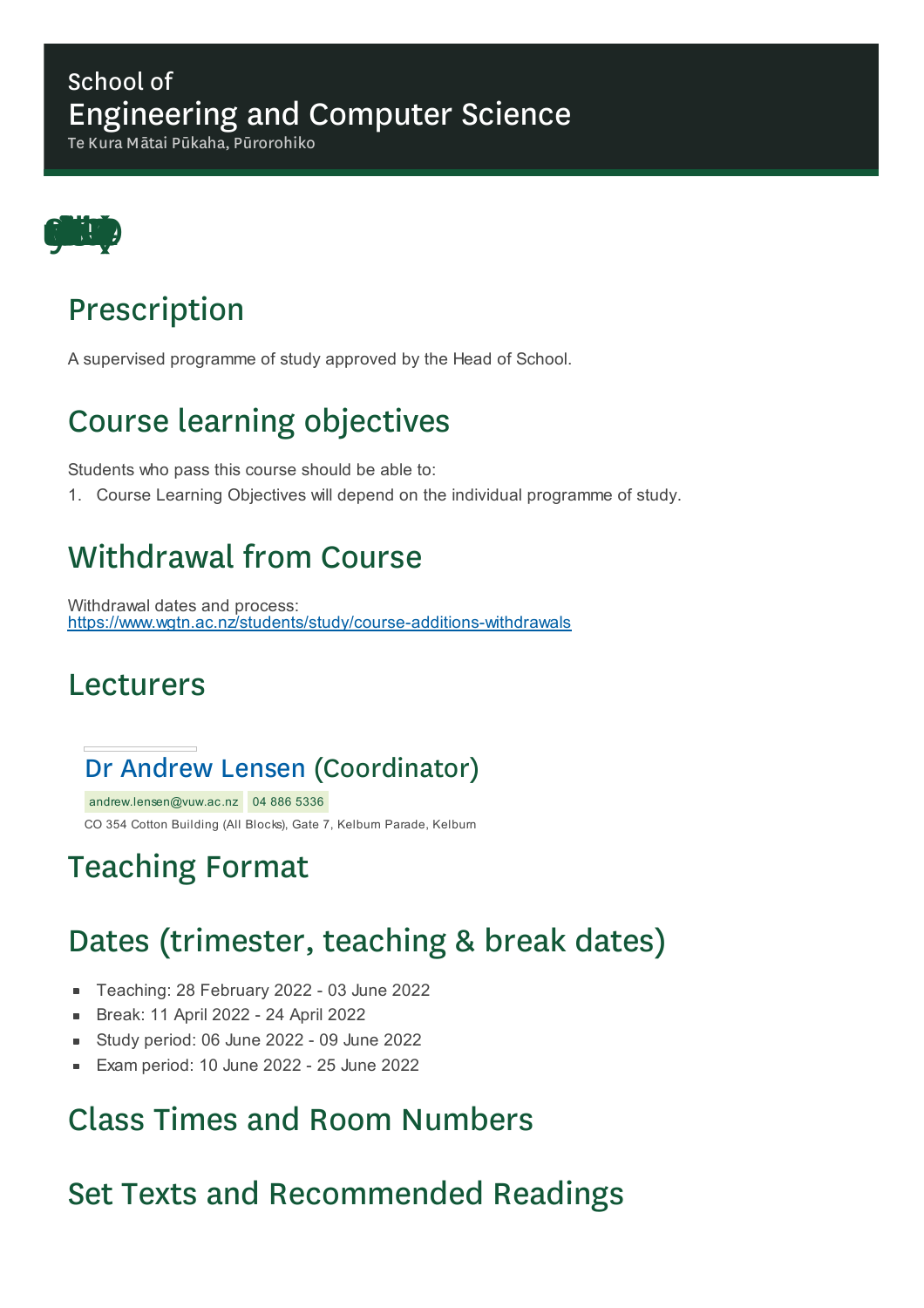### Required

There are no required texts for this offering.

# Mandatory Course Requirements

There are no mandatory course requirements for this course.

*If you believe that exceptional circumstances may prevent you from meeting the mandatory course requirements, contact the Course Coordinator for advice as soon as possible.*

### Assessment

The assessment for this course will be as agreed between the student and their supervisor.

| <b>Assessment Item</b> | Due Date or Test Date | CLO(s) | <b>Percentage</b> |
|------------------------|-----------------------|--------|-------------------|
|------------------------|-----------------------|--------|-------------------|

#### Penalties

For "wrapper" courses with a final essay component, late submission of the final essay will limit your essay grade to an A, with the maximum grade further decreasing by one grade for every additional two days late. For example, an essay received five days late will be limited to a maximum grade of A-. Extensions due to exceptional circumstances may be negotiated on a case-by-case basis.Late submission of the final essay will result in a penalty of 10% per day, unless an extension is negotiated on the basis of exceptional circumstances.

# **Workload**

The student workload for this course is 150 hours.

# Teaching Plan

# Communication of Additional Information

Please refer to https://ecs.wgtn.ac.nz/Courses/COMP440\_2022T1/ for information on all T1 Directed Individual Study offerings.

# Links to General Course Information

- Academic Integrity and Plagiarism: https://www.wgtn.ac.nz/students/study/exams/integrity-plagiarism
- Academic Progress: https://www.wgtn.ac.nz/students/study/progress/academic-progess (including É restrictions and non-engagement)
- Dates and deadlines: https://www.wgtn.ac.nz/students/study/dates
- Grades: https://www.wgtn.ac.nz/students/study/progress/grades
- Special passes: Refer to the Assessment Handbook, at Ė https://www.wgtn.ac.nz/documents/policy/staff-policy/assessment-handbook.pdf
- Statutes and policies, e.g. Student Conduct Statute: https://www.wgtn.ac.nz/about/governance/strategy
- Student support: https://www.wgtn.ac.nz/students/support